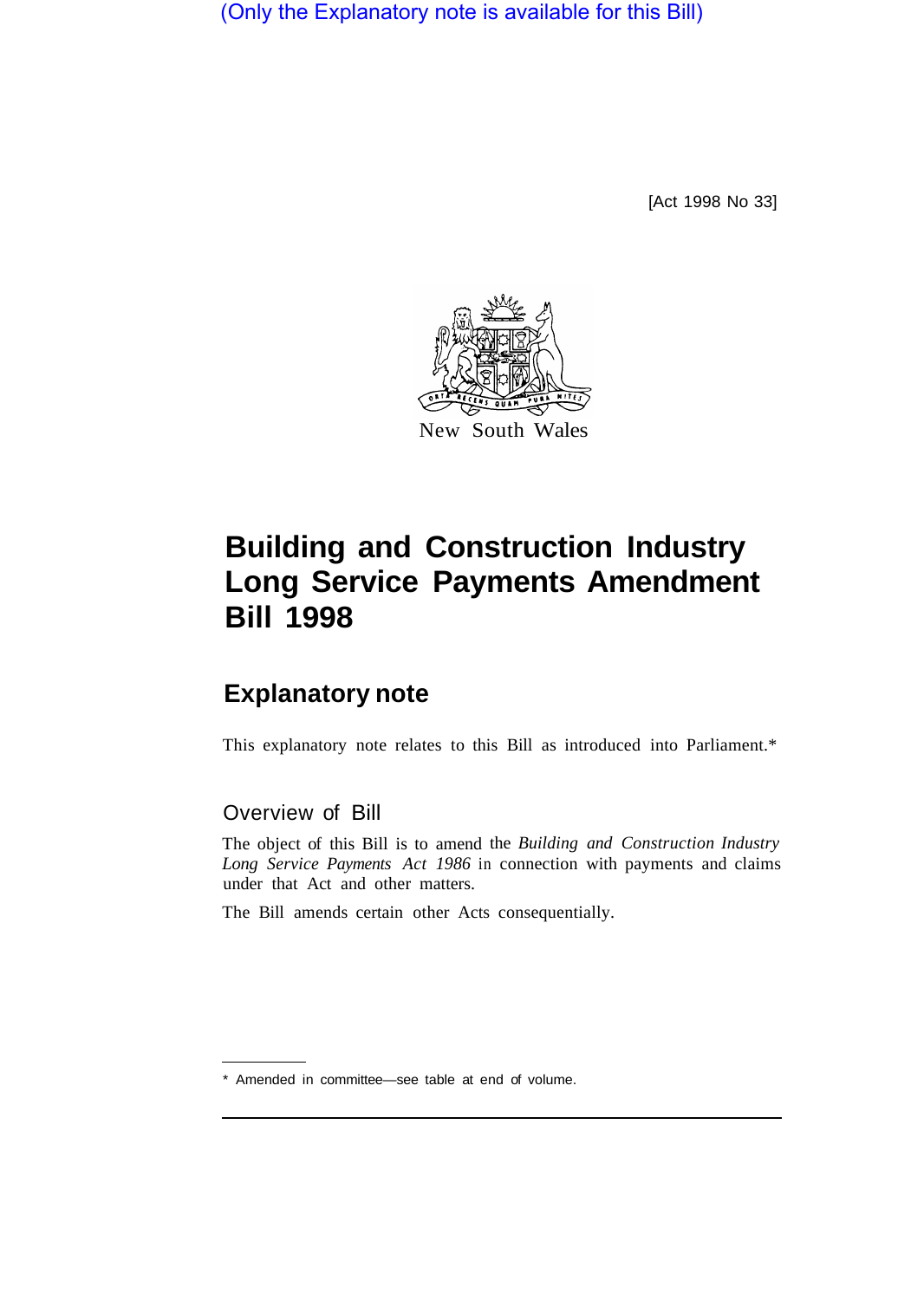**Explanatory note** 

# Outline of provisions

**Clause 1** sets out the name (also called the short title) of the proposed Act.

**Clause 2** provides for the commencement of the proposed Act on a day or days to be proclaimed, except for Schedule 2, which starts on the date of assent to the proposed Act.

**Clause 3** is a formal provision giving effect to the amendments to the *Building and Construction Industry Long Service Payments Act 1986* set out in Schedules 1–3.

**Clause 4** is a formal provision giving effect to consequential amendments to the Acts mentioned in Schedule 4.

#### **Schedule 1 Amendments**

#### **Calculation of long service payments**

Currently long service payments due to building and construction workers under the Act are calculated on the workers' rates of pay under awards. The insertion in the Act of new definitions of *award* and *Commonwealth industrial instrument* (inserted by **Schedule 1 [2]),** and the amendments made by **Schedule 1 [33]** and **[37],** enable the Building and Construction Industry Long Service Payments Corporation (the *Corporation)* to calculate long service payments based on rates of pay contained in State and Commonwealth industrial agreements, including certified agreements and Australian workplace agreements.

#### **Meaning of "building and construction work"**

The current definition of *building and construction work* in the Act is limited to the work done by a person "for the majority of the person's ordinary hours of work". A new definition, inserted by **Schedule 1 [2],**  dispenses with this qualification in the definition.

#### **Membership and procedure of the Building and Construction Industry Long Service Payments Committee**

**Schedule 1 [3]** and **[4]** amend section 8 of the Act so as to provide for the appointment of two new members of the Committee. **Schedule 1 [50]**  amends Schedule 1 to the Act so as to require a Committee member to disclose any interest the member may have in a matter that comes before a meeting of the Committee that could give rise to a conflict of interests.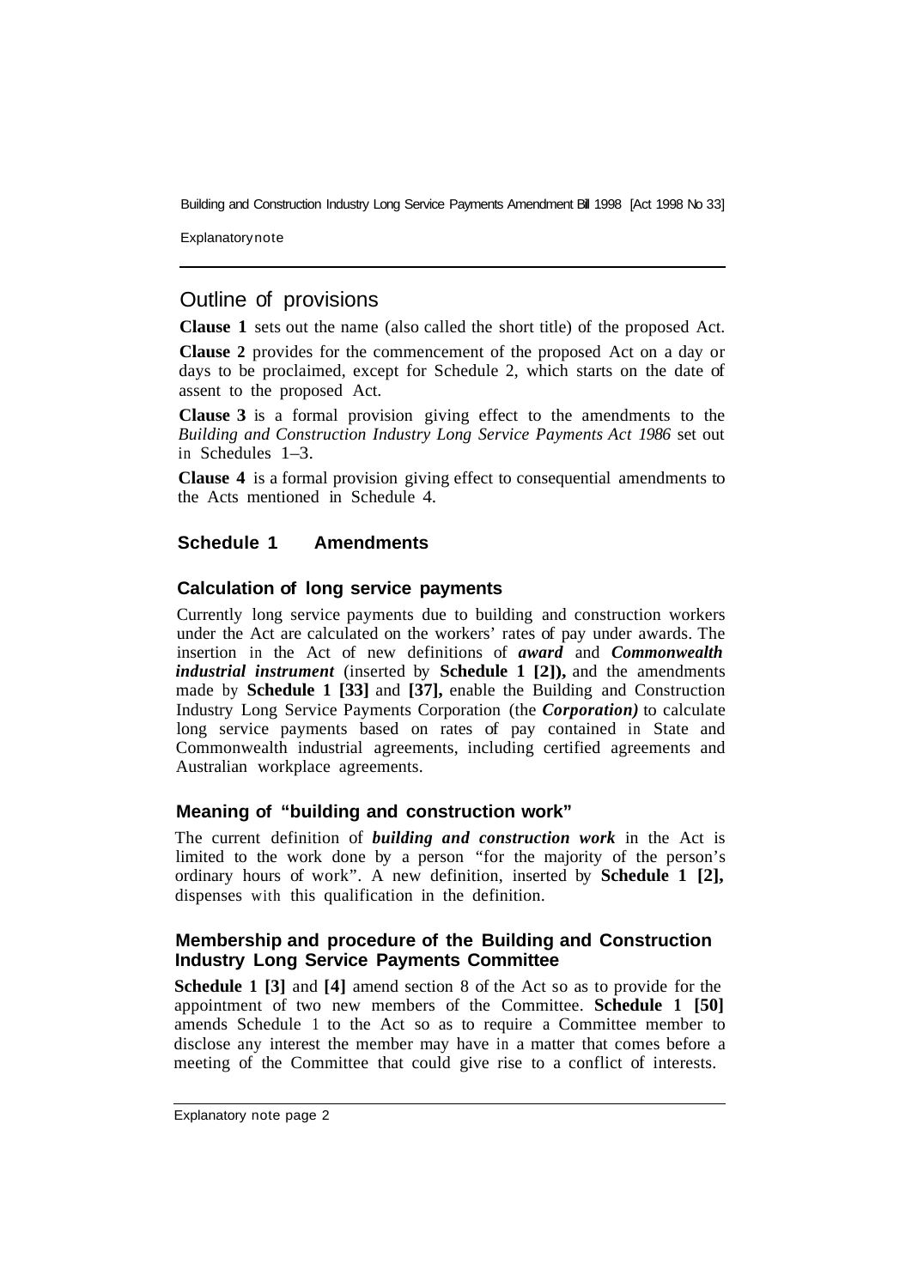Explanatory note

## **Register of building and construction workers**

The Act requires the keeping of a register intended to contain the names of all workers engaged in the building and construction industry (and who are therefore eligible to accrue service credits under the Act). The Bill proposes amendments in connection with the register, as follows:

- At present a person must make his or her own application for registration as a building and construction worker, but a new section 16 (2) (inserted by **Schedule 1 [6]**) imposes a duty on a person's employer to apply for the person's registration if the person is not already registered.
- At present the Corporation may register a person as a building and construction worker with retrospective effect, so as to fix a registration date up to 2 years before the date on which an application for registration is lodged, or earlier if the Corporation sees good reason to do so. Amendments made to section 18 of the Act by **Schedule 1 [8]**  allow back-dating up to 5 financial years before the beginning of the financial year in which the application for registration is lodged, but remove the Corporation's discretion to fix an earlier registration date. • By amendment of section 19 (effected by **Schedule 1 [9]**), the present requirement to cancel the registration of a building and construction worker who has not accumulated service credits in 4 years is varied so that:
	- (a) the 4-year period does not run while the worker is prevented, by a prescribed cause (such as pregnancy), from earning service credits, and
	- (b) in the case of a worker with 5 or more years' service credited, registration is not cancelled but merely suspended after any such break in credit accumulation (so that the worker's name is retained in the records of the Corporation).

A cancelled or suspended registration may be restored in accordance with new subsections (6) and (7) of section 19 (inserted by **Schedule 1 [12]**).

• Section 19 is further amended (by **Schedule 1 [10]**) so that the registration of a building and construction worker may be cancelled after payment of a death or retirement benefit or at the worker's request.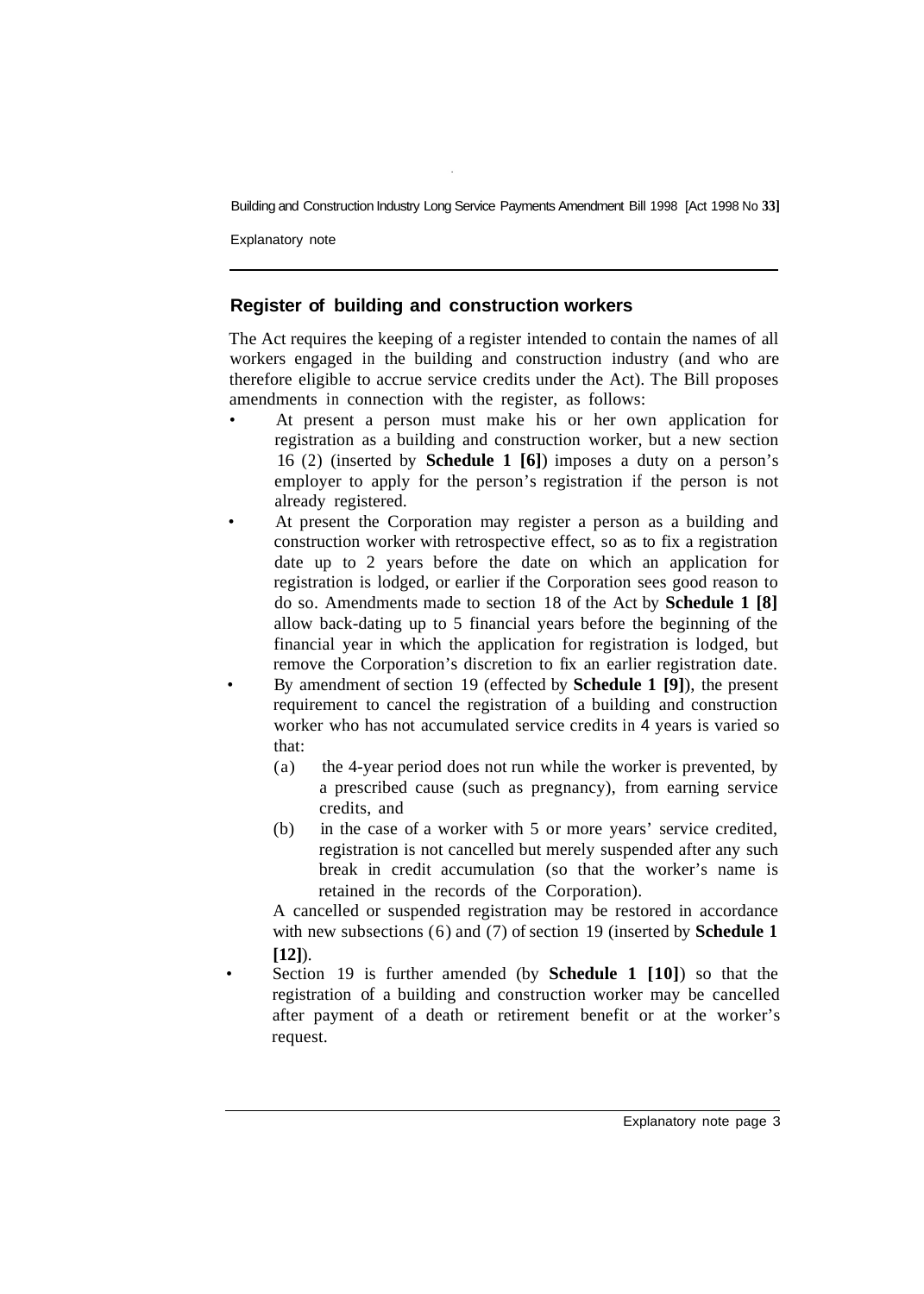Explanatory note

#### **Lodgment of service credits by employers**

Section 20 of the Act, which requires employers to furnish the Corporation with certified particulars of service by any building and construction worker employed under a contract of employment, specifies the time (1 month after the end of each financial year or 1 month after a worker's employment ceases) within which those particulars must be furnished and provides for extension of that time (by up to 2 months) at the discretion of the Corporation. The amendments made by **Schedule 1[13]** and **[24]** reduce the l-month period for furnishing particulars to 7 days after cessation of employment (unless otherwise prescribed by the regulations), but provide that the Corporation, while it is free to reject particulars that are furnished out of time, may at its discretion accept them up to 5 financial years after expiry of the period of employment to which they relate.

**Schedule 1 [14]** amends the section further to allow the required particulars to be transmitted electronically to the Corporation.

#### **Service credits for activities other than actual building and construction work**

Entitlements to long service payments under the Act accrue in the form of service credits. Under sections 22 and 23 of the Act, workers at present obtain credits principally for time spent performing building and construction work. In addition. however. they obtain a partial credit (two-thirds of the time so spent. subject to a ceiling equivalent to 6 months per year of full-time work) for any time during which they are unemployed following retrenchment and are at the same time incapacitated for work owing to an illness. New sections 22 and 23, inserted by **Schedule 1 [22]**, abolish the ceiling and extend it, in the case of both contract of employment workers and subcontractors, to unemployment occurring otherwise than through retrenchment. The new provisions also make service credits available for time spent in other activities or circumstances, namely:

- time spent in undertaking a work-related training course, and
- time spent in performing voluntary work of a building/construction nature following a declared emergency, and
- time spent in performing light duties while incapacitated after a work injury, and
- time spent in unpaid work for the purpose of constructing a residential building intended for sale by the worker.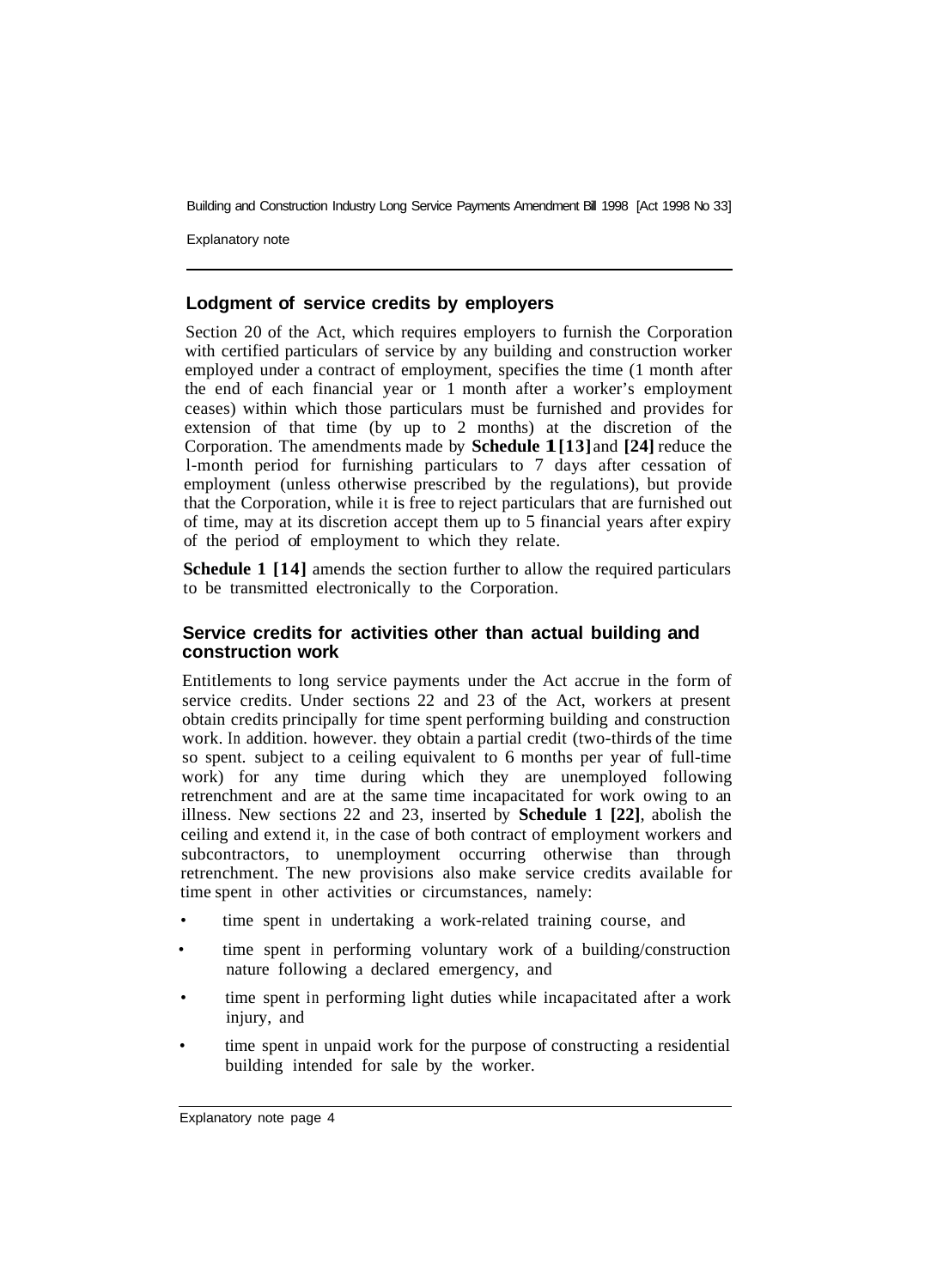Explanatory note

#### **Payments to employers**

Section 32 of the Act provides that employers who make long service payments to building and construction workers in accordance with the *Long Service Leave Act 1955* or another approved long service scheme are entitled to a payment out of the fund established under the Act. Section 24 (3) provides that a worker who has received a long service payment in respect of service for periods of less than 10 years because of retiring from or permanently leaving the industry does not accrue service credits in the 12 months following his or her application. This subsection has operated to prevent inclusion of any service in that 12-month period for the purposes of calculations under section 32. A new section 24 (4) is inserted by **Schedule 1 [24]** to avoid the consequence that such service cannot be counted for the purposes of payments due to employers.

#### **Retiring age**

For the purpose of applications for long service payments on retirement, the Act now sets a retirement age of 65 (or a lower age, if the worker becomes entitled to a war service pension). **Schedule 1 128]** amends section 27 of the Act so as to reduce the normal retirement age from 65 to 55.

#### **Service as an "adult"**

One of the present eligibility criteria for a pro rata long service payment under the Act is that the building and construction worker must have completed 5 or more years' service "as an adult". The amendments made to section 28 of the Act by **Schedule 1 [30]–[33]** abolish the "adult" factor in this criterion.

#### **Payment on total incapacity or permanent cessation of building and construction work**

Section 28 of the Act provides that a building and construction worker with *5*  years' service, or who has reached the retiring age with at least 55 days' service, is entitled to a long service payment if he or she intends permanently to cease work in the industry. The amendments made by **Schedule 1 [30]**  have the result that the worker must satisfy the Corporation that the cessation of the worker's employment in the industry is permanent (new section 28 (1) (c) and (d)).

The same section provides that a building and construction worker is entitled to a long service payment if he or she has at least 55 days' service as a building and construction worker and is found to be totally incapacitated for further service as such a worker. **Schedule 1 [30]** also amends the section to make it clear that the incapacity must be adjudged to be permanent as well as total, in order to give rise to the entitlement (new section 28 (1) (e)).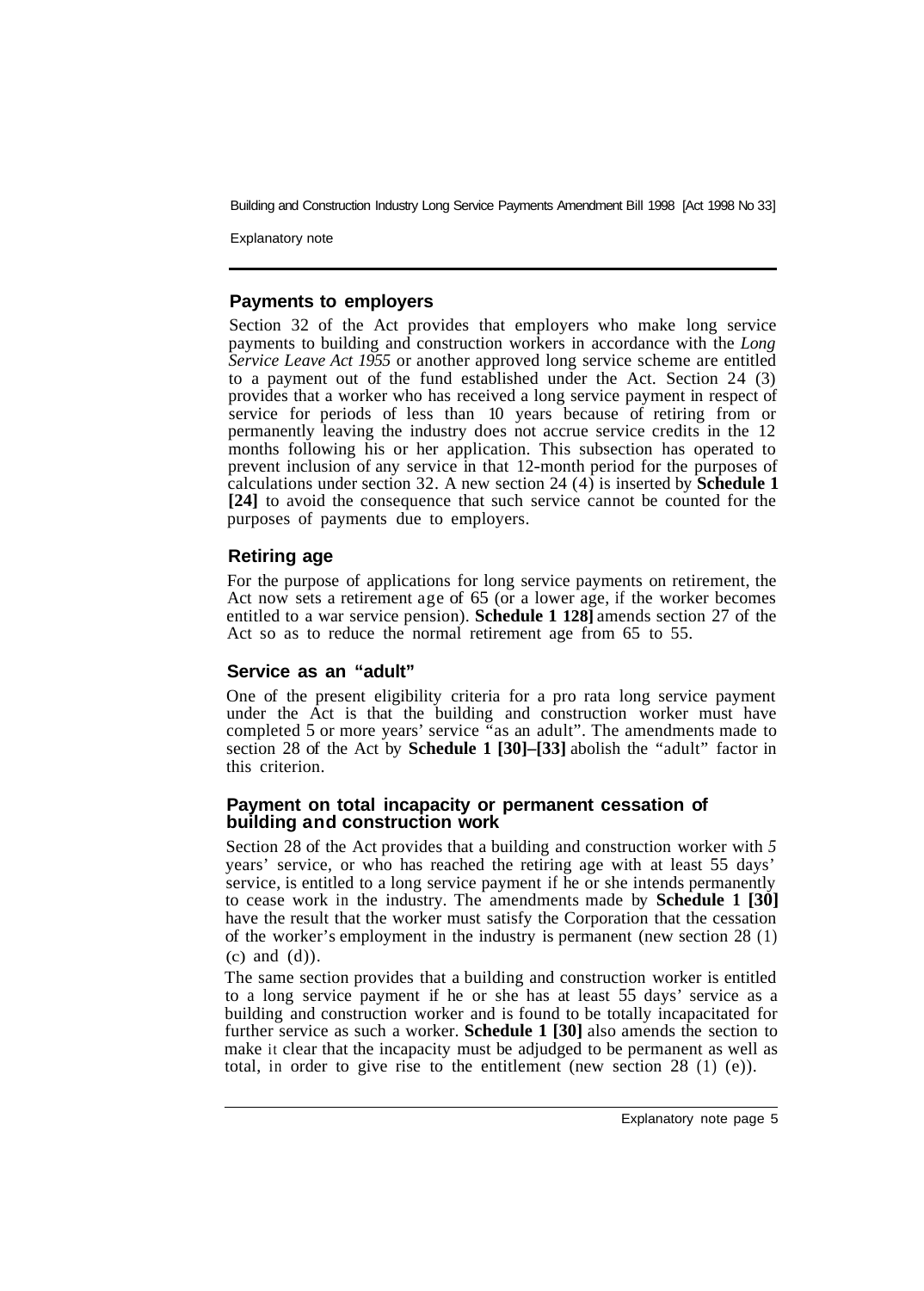Explanatory note

#### **Successive claims for long service payments**

Section 28 of the Act provides that a building and construction worker is entitled to a long service payment after 10 years' service and to a further payment 5 years later. The section is amended by **Schedule 1 [30]** to make it clear that an entitlement arises every 5 years following the initial 10-year period (new section 28 (1) (f)).

#### **Long service leave**

The Act makes no provision for long service leave as such, but only for long service payments. **Schedule 1 [35]** inserts a new section 30A, the object of which is to indicate that employees have the option, with the agreement of their employers, to take a period of leave commensurate with long service payments received by them.

#### **Benefits under other laws**

Section 31 of the Act provides that service in respect of which a benefit has been paid to a building and construction worker under the *Long Service Leave Act 1955* or under other approved long service leave schemes cannot be counted for the purpose of service credits under the Act. The section precludes the recognition, for the purposes of the Act, even of service subsequent to receipt of benefits under the other scheme. **Schedule 1 [35]**  repeals and replaces section 31 so that such subsequent service is recognised. The new section also makes provision for a "top-up" payment to a worker who is also eligible for a long service payment under the Act but who, when receiving a payment under another scheme, fails to obtain the full benefit to which he or she is entitled under that other scheme, owing to the insolvency of the worker's employer.

A new section 31A, also inserted by **Schedule 1 [35],** requires an employer who intends to make a payment under the 1955 Act or under another approved scheme to notify the Corporation of its intention to do so.

#### **Long service levies**

Section 42 of the Act provides for refunds of long service levies paid under the Act. **Schedule 1 [39]** amends the section so as to provide that a refund is payable when a levy has been paid by persons, or in respect of buildings. exempt from payment of the levy. **Schedule 1 [40]** amends the section further so as to provide for refunds in cases where the levy is paid or overpaid in error.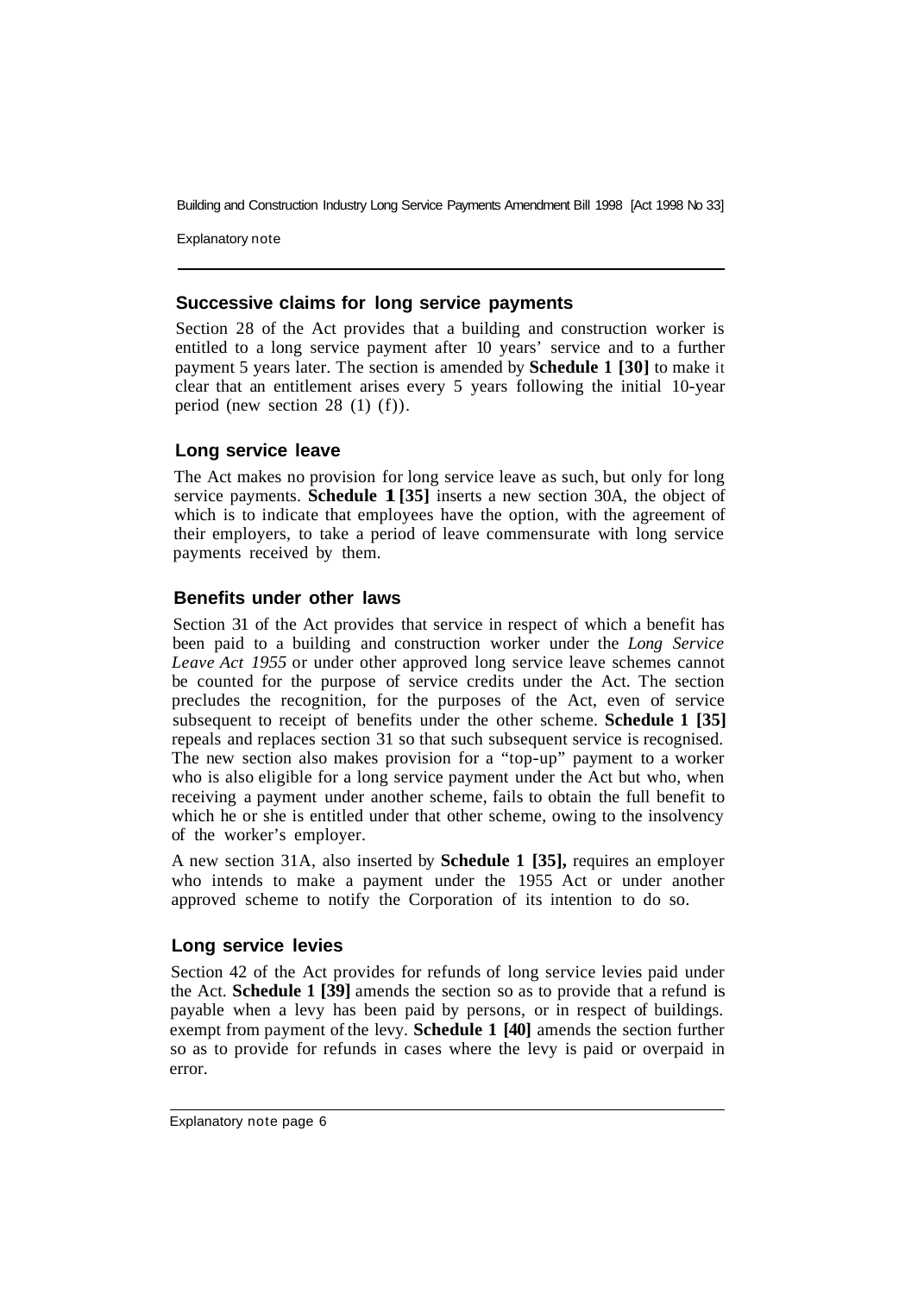Explanatory note

#### **Power to inspect premises and compel production of documents**

Corporation officers have power under section 58 of the Act to gain access to premises and compel production of documents in order to ascertain whether workers are registered and whether the Act is being complied with. **Schedule 1 [43]–[47]** amend the section to provide that the officers' power can also be exercised in order to ascertain the cost of erecting a building for the purpose of calculating the appropriate levy payable under section 40 of the Act.

#### **Offences**

**Schedule 1 [48]** inserts a new section 58A, which provides that it is an offence for a person to make any false statement or record any false matter in any document or record made or kept under the Act or in furnishing any information for the purposes of the Act. The offence is punishable by a fine of up to 50 penalty units. (The current value of a penalty unit is \$110.)

**Schedule 1 [49]** amends section 64 of the Act to increase, from 1 year to 6 years, the time within which proceedings may be brought for an offence arising under the Act.

# **Other amendments**

The Bill includes a number of other amendments of a minor character, as follows:

- **Schedule 1 [2]** amends section 3 of the Act to insert a definition of *approved* (meaning approved by the Corporation).
- a new definition of *working day* (meaning a day on which ordinary wages are payable) is also inserted into section 3 of the Act by **Schedule 1 [2].**
- **Schedule 1 [26] and [42] amend sections 25 and 57 of the Act, to** relieve the Corporation of the obligation to serve notices in circumstances where the addressee's whereabouts are unknown and to permit service of notices on or by the Corporation by electronic means.
- **Schedule 1 [52]** and **[53]–[56]** insert provisions of a saving and transitional nature as a consequence of the enactment of the proposed Act. and enable further provisions of a similar nature to be made by regulation.
- Other items of Schedule 1 make amendments that are consequential on the amendments described above.